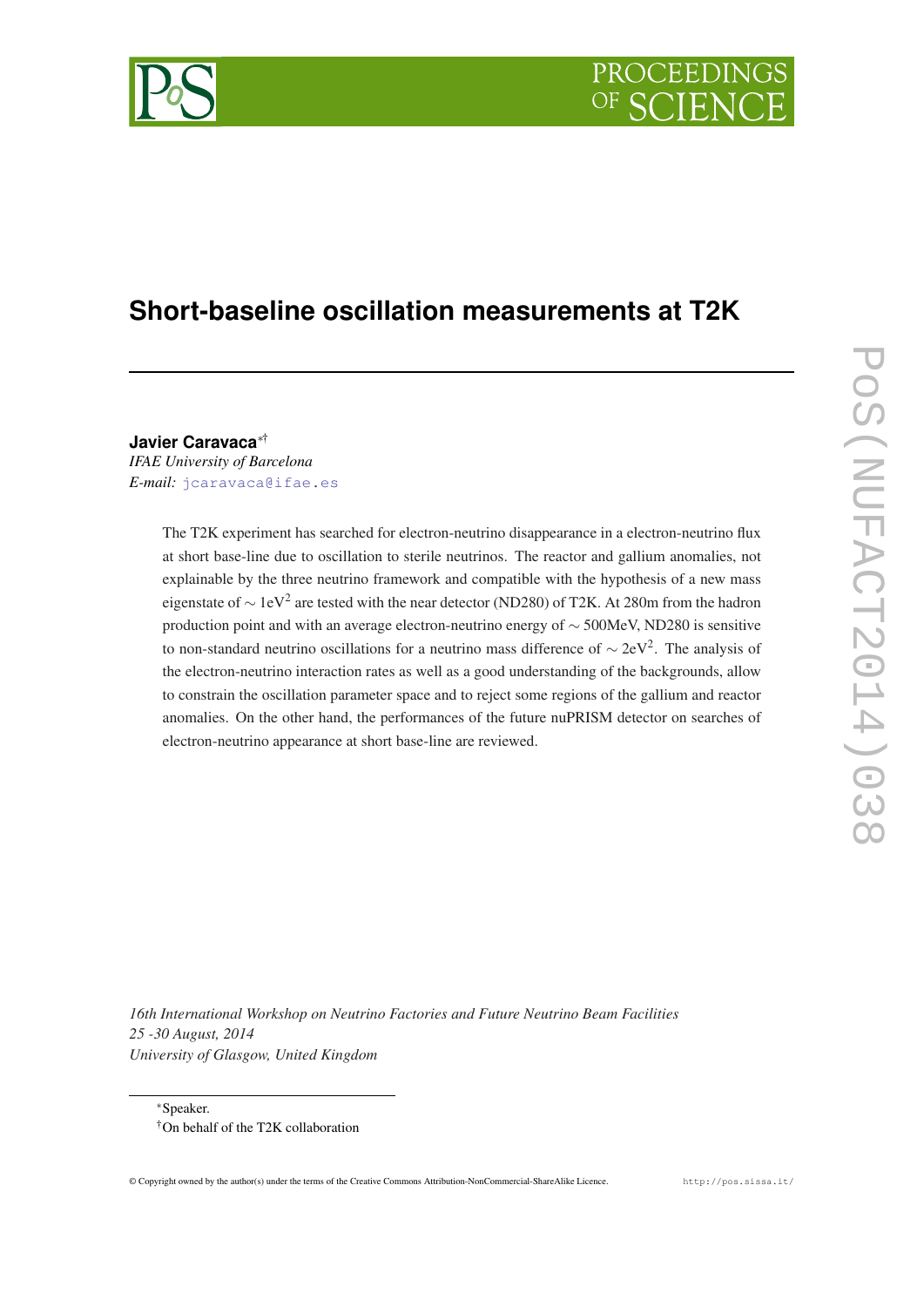### 1. Introduction

In the last two decades, several experiments have observed neutrino oscillations compatible with the hypothesis of neutrino mixing in a three active flavors basis, described by the PMNS matrix [[1](#page-6-0)]. Nevertheless, there exist experimental data that cannot be accommodated in this framework: the deficit of ν*<sup>e</sup>* originating from intense radioactive sources in the calibration of the solar neutrino gallium detectors SAGE [[2](#page-6-0), [3\]](#page-6-0) and GALLEX [\[4\]](#page-7-0) and  $\overline{v}_e$  rates near nuclear reactors [\[5\]](#page-7-0). Those experiments cover *L*/*E* values of order 1m/MeV, where *L* is the neutrino flight-path and *E* is the neutrino energy, too large to observe any sizable effect for the standard neutrino mass differences. These anomalies can be interpreted as neutrino oscillations if the PMNS matrix is extended by introducing a new sterile neutrino  $v_s$  (3+1 model) with a mass of order  $1 \text{ eV}$ <sup>1</sup> [[5](#page-7-0), [6](#page-7-0)]. The deficit would be due to  $\stackrel{(-)}{\nu_e} \rightarrow \nu_s$  oscillations.

The T2K ν*<sup>e</sup>* beam component is studied at ND280, the near detector of the T2K experiment [\[7\]](#page-7-0), to search for  $v_e$  disappearance. The analysis presented here considers  $v_e \rightarrow v_s$  oscillations, given by the  $v_e$  survival probability in the approximation of two neutrino mass states:

$$
P(\nu_e \to \nu_e) = 1 - \sin^2 2\theta_{ee} \sin^2 \left( 1.267 \frac{\Delta m_{\text{eff}}^2 L}{E} \right)
$$
 (1.1)

where  $\sin^2 2\theta_{ee}$  is the oscillation amplitude,  $\Delta m_{eff}^2$  [eV<sup>2</sup>] is the mass squared difference between the new sterile mass state and the weighted average of the active standard mass states, with *L*[m] and  $E[MeV]$ .

With the given combination of *L* and *E*, this analysis is sensitive to  $v_e$  disappearance for  $\Delta m_{\text{eff}}^2 \gtrsim 2 \text{ eV}^2$  in a sample of  $v_e$  charged current (CC) interactions [\[8](#page-7-0)]. A likelihood ratio fit to the reconstructed neutrino energy spectrum of the ν*<sup>e</sup>* CC interactions is used to test the sterile neutrino hypothesis. A high purity sample of photon conversions from  $\pi^0$  decays is included in the fit to control the dominant background in the  $v_e$  sample. In addition, a selection of  $v_u$  CC interactions at ND280 is used to constrain the neutrino flux and cross section uncertainties in order to substantially reduce the uncertainties on the predicted ν*e*CC interaction rate.

#### 2. ν*<sup>e</sup>* flux of the T2K neutrino beam

The T2K experiment [\[7\]](#page-7-0) produces a neutrino beam that is studied at two different base-lines: ND280, at 280m from the proton target, and SuperKamiokande, 295km further. The current analysis is performed at the ND280 location, so we will omit any discussion on the far detector. The neutrino beam is composed mostly of  $v_\mu$  with 8.8%  $\overline{v}_\mu$ , 1.1%  $v_e$  and 0.1%  $\overline{v}_e$  [\[12](#page-7-0)]. Due to ND280 sits 2.5° from the primary proton beam direction (off-axis technique), the  $v_e$  flux peaks at the neutrino energy of ~ 500 MeV, as shown in Figure 1. The fluxes of  $v_e$  and  $\overline{v}_e$  are produced predominantly by  $K^{\pm}$  and  $K^0$  decays at high energies ( $E > 1$  GeV), and mainly by  $\mu$  decay in flight at low energies ( $E < 1$  GeV) [[12\]](#page-7-0).  $K^{\pm}$  and  $K^0$  tend to decay near the hadron production point due to

<sup>&</sup>lt;sup>1</sup>Natural units adopted:  $c=1$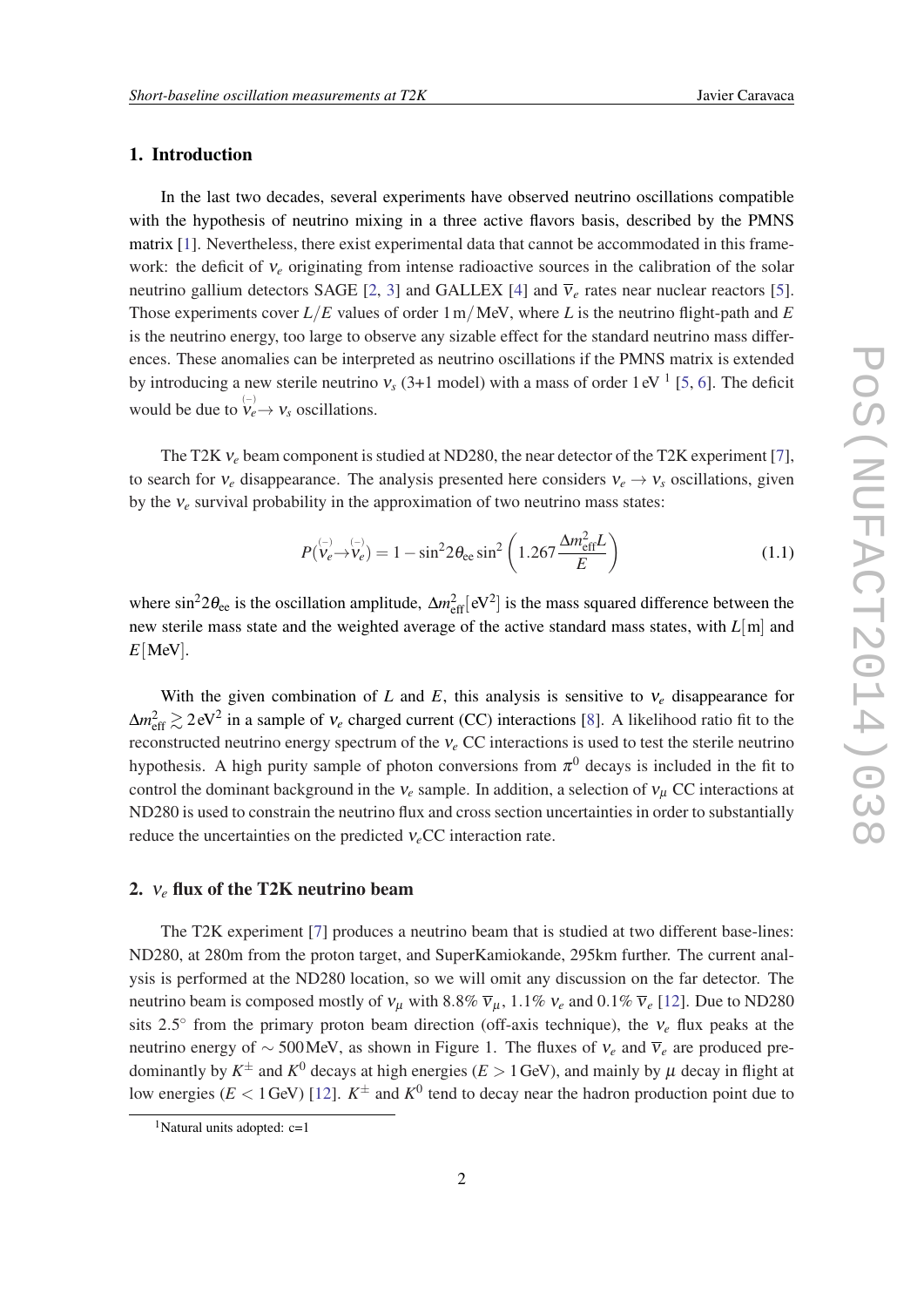

Figure 1: ν*<sup>e</sup>* flux component predicted at ND280.

their short mean lifetime, while  $\mu$  decay throughout the 96m long decay volume, with a nearly flat decay length distribution. The average neutrino flight path, for ν*<sup>e</sup>* selected in the analysis, is 244m.

#### 3. The ND280 detector

ND280 is a magnetized series of detectors located 280m from the T2K proton target at JPARC. The present analysis uses as a neutrino target, the two Fine Grained Detectors (FGDs [\[9\]](#page-7-0)) made of polystyrene scintillator and filled with water layers, that corresponds to a total fiducial mass of about 1.6*t*. Three Time Projection Chambers (TPCs [\[10](#page-7-0)]) adjacent to the FGDs are used to identify the particle type and charge and measure the momentum. Electromagnetic calorimeters (ECal [[11\]](#page-7-0)), that surround the FGDs/TPCs (the Tracker) along the beam direction (Barrel ECal) and downstream (DsECal), additionally separate electron showers from muon tracks.

#### 4. ν*<sup>e</sup>* and γ event selections

ND280 has collected neutrino interaction data for 5.9×10<sup>20</sup> protons on target. A sample of ν*<sup>e</sup>* CC events is obtained by selecting electron-like events with the most energetic negatively charged track starting either in the FGD1 or FGD2 FV. Electron candidates are selected by combining the particle identification (PID) capabilities of the TPCs and ECals to reject 99.8% of muons, reaching an electron purity of 91.7% with a  $\sim$  5% component of misidentified muons. At this stage the dominant component (∼ 65%) consist of electrons coming from photon conversions inside the FGD. Photons are generated inside or outside ND280 due to  $\pi^0$  production in CC non quasi-elastic or neutral current interactions and this background needs to be further suppressed. In order to do that, vetoes that aim to eliminate this component are applied, achieving a background reduction of more than 50%, being the photon conversion contamination of 29.3% in the final sample. 614 ν*<sup>e</sup>* CC event candidates are selected with an efficiency of 26%. Most of this background are due to interactions outside the fiducial volume (FV) that is not controlled by the  $v<sub>u</sub>$  cross-section and flux measurement and hence, suffer from bigger uncertainties. This stresses the need for a control sample to calibrate this important component and reach a precise measurement.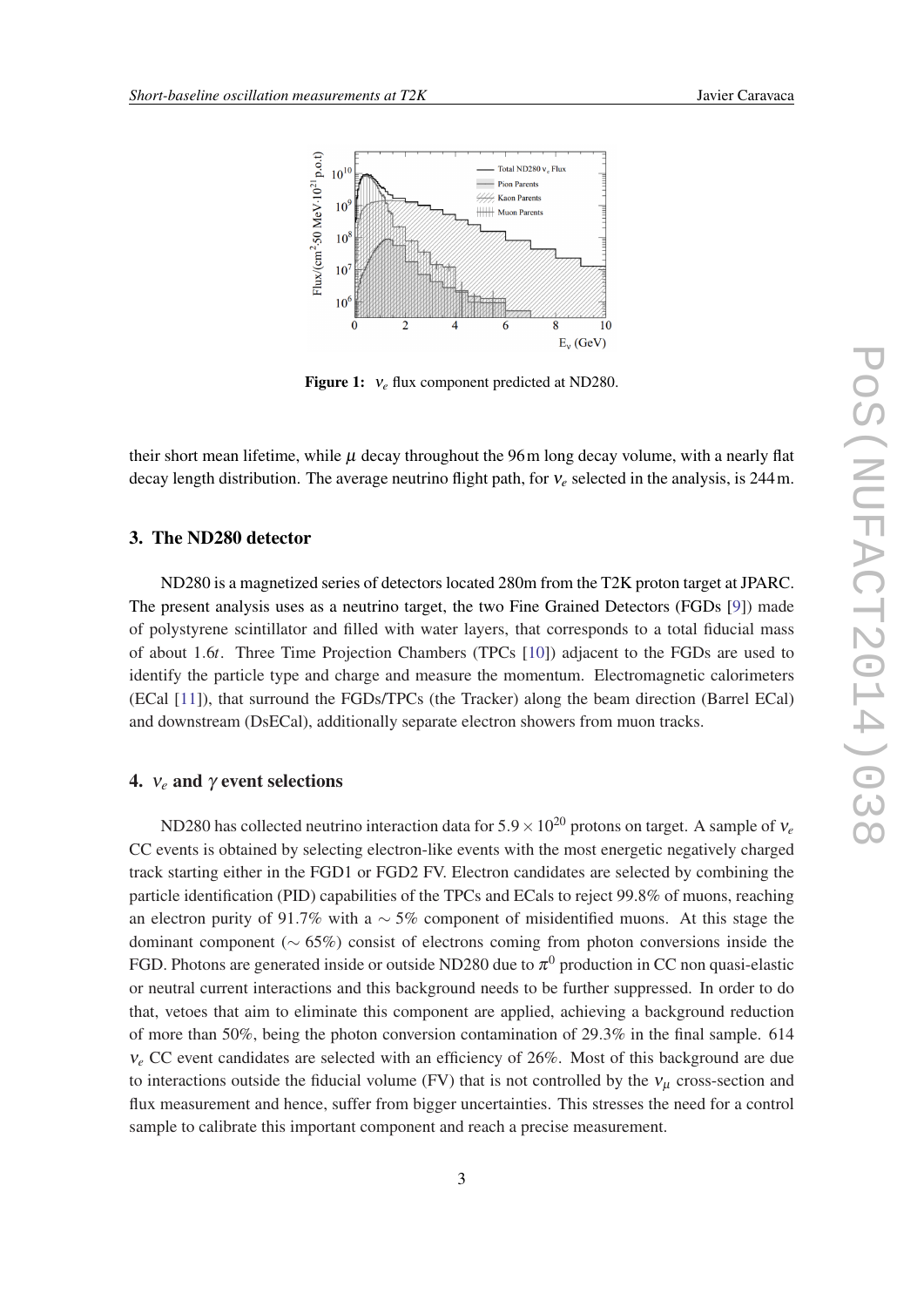

Figure 2: Reconstructed energy distributions of the ν*<sup>e</sup>* (left) and control sample (right). The distributions are broken down by ν*<sup>e</sup>* interactions (signal), photon background due to an interaction inside the FV (In-FV  $v_\mu N \to \pi^0 X$ ), outside the FV (OOFV  $v_\mu N \to \pi^0 X$ ) and all other sources of backgrounds ( $v_\mu$  other). The bottom part shows the ratios of the data to the expectation in the null oscillation hypothesis. The red bands correspond to the fractional systematic uncertainty while the black dots represent the data with only the statistical uncertainty.

| Error source (# param.)       | $v_e$ sample | $v_e$ sample | control |
|-------------------------------|--------------|--------------|---------|
|                               | $(sig+bkg)$  | (sig only)   | sample  |
| $v_{\mu}$ - $v_e$ common (40) | 4.4          | 5.2          | 6.7     |
| Unconstrained (5)             | 3.7          | 3.0          | 17.8    |
| Detector + FSI $(10)$         | 5.1          | 5.5          | 5.5     |
| Total $(55)$                  | 76           | 81           | 19 9    |

Table 1: Fractional variation (RMS/mean in %) of the expected total number of events for ν*<sup>e</sup>* (all events and signal only) and control sample in the null oscillation hypothesis due to the effect of the systematic uncertainties. Correlations between systematics are taken into account.

A photon conversion control sample is selected by searching for near electron-like tracks with opposite charge and with an invariant mass smaller than 50MeV. 989 events with a purity in photon events of ∼ 95% is reached, being the composition and kinematic similar from the photon background in the  $v_e$  selection. A more detailed description of the selection of both the  $v_e$  and the control sample is reported in [[8\]](#page-7-0).

The reconstructed ν*<sup>e</sup>* energy spectrum (*Ereco*), assuming a CCQE interaction, is inferred from the outgoing electron candidate momentum and angle. The behavior of the *Ereco* shape is included in the analysis as the ν*<sup>e</sup>* oscillation depends on the neutrino energy. Figure 2 shows the *Ereco* distributions of the ν*<sup>e</sup>* and the control samples.

Several sources of systematic errors are considered, namely, uncertainties on the flux, cross sections and detector response; and their effect on *Ereco* are shown at the bottom of Figure 2 and summarized in Table 1. The large prior flux and cross-section uncertainties are reduced by a  $v<sub>u</sub>$ analysis at ND280 to the 4.4%, which does not include the specific cross section systematics uncertainties of the  $v_e$  analysis (like the ones induced by the out of FV events).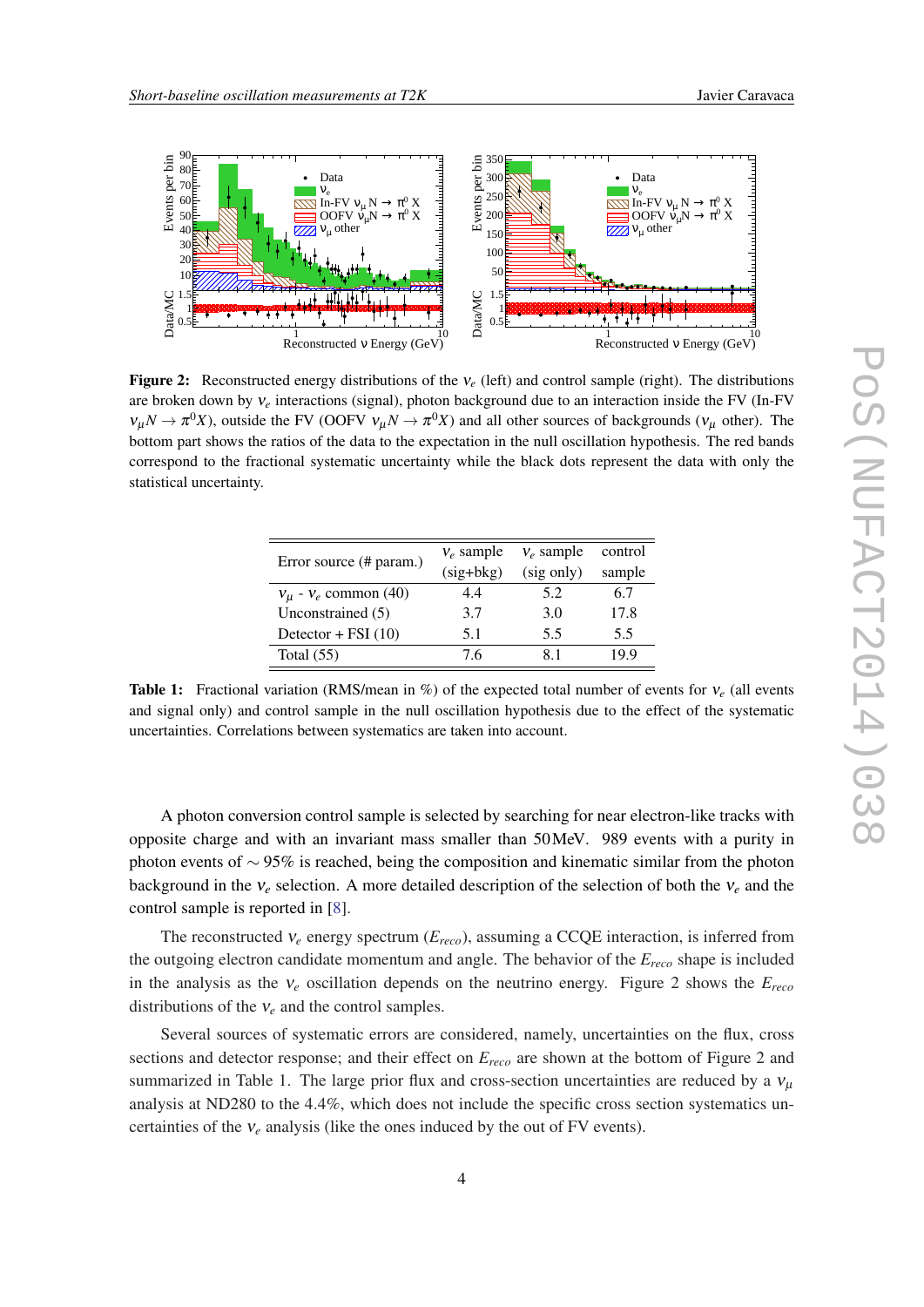

Figure 3: Subtraction of the ν*<sup>e</sup> Ereco* distribution of the data and the nominal Monte-Carlo (dots). The subtraction between the Monte-Carlo after the fit and the nominal one is shown as well (green). Finally, the blue line shows the difference between the best fit Monte-Carlo without ν*<sup>e</sup>* disappearance and the nominal one.

#### 5. Likelihood-fit and confidence intervals

A binned log-likelihood fit is applied to the *Ereco* distributions of the ν*<sup>e</sup>* and photon samples in the region between 0.2GeV and 10GeV. A so-called penalty term is added to the log-likelihood to include correlated Gaussian constraints of the systematic errors parameters. Those that drive the flux and most of the cross-sections are constrained by the  $v_{\mu}$  analysis at ND280.

The oscillation parameters that best fit the current data are  $\sin^2 2\theta_{ee} = 1.00$  and  $\Delta m_{eff}^2 =$  $2.14 \text{ eV}^2$  and the post-fit agreement is shown in green in Figure 3. A good agreement is observed after the fit while a deficit at low energy was observed before the fit. The largest effect of the systematics is at low energy, as it is where we have most of the photon conversion background. Hence, in order to quantify this effect, the fit is performed for the null hypothesis, *i.e.* with the oscillation parameters fixed to zero, so that the possibility of ν*<sup>e</sup>* disappearance is canceled. The result for this fit is showed by the blue line in Figure 3. In spite of that it fits the data rather well, including the ν*<sup>e</sup>* disappearance turns to be in better agreement.

The p-value is calculated to quantify the compatibility of the ND280 with the null hypothesis within the systematic uncertainties and it is 0.061, meaning that the null hypothesis is accepted at the 6.1% level. It is computed using toy MonteCarlos experiments built in the null hypothesis, as shown in Figure 4.

The bi-dimensional oscillation parameter space is studied to determine the confidence contours using the Feldman-Cousins method [\[13\]](#page-7-0). The 68%, 90% and 95% confidence regions are shown in Figure 5. The exclusion region at 95% CL is approximately given by  $\sin^2 2\theta_{ee} > 0.3$  and  $\Delta m_{\text{eff}}^2 > 7 \text{ eV}^2$ . In Figure 5 the T2K excluded region at 95% CL is compared with  $v_e$  disappearance allowed regions from the gallium anomaly and reactor anomaly. The excluded regions from  $v_e + {}^{12}C \rightarrow {}^{12}N + e^-$  scattering data of KARMEN [\[14](#page-7-0), [15](#page-7-0)] and LSND [\[16](#page-7-0)] experiments and solar neutrino and KamLAND data are also shown [[17,](#page-7-0) [18,](#page-7-0) [19](#page-7-0), [20](#page-7-0), [21](#page-7-0), [22](#page-7-0), [23,](#page-7-0) [24,](#page-7-0) [25,](#page-7-0) [26,](#page-7-0) [27,](#page-7-0) [28](#page-7-0), [29](#page-7-0)]. The T2K result excludes part of the gallium anomaly and a small part of the reactor anomaly allowed regions.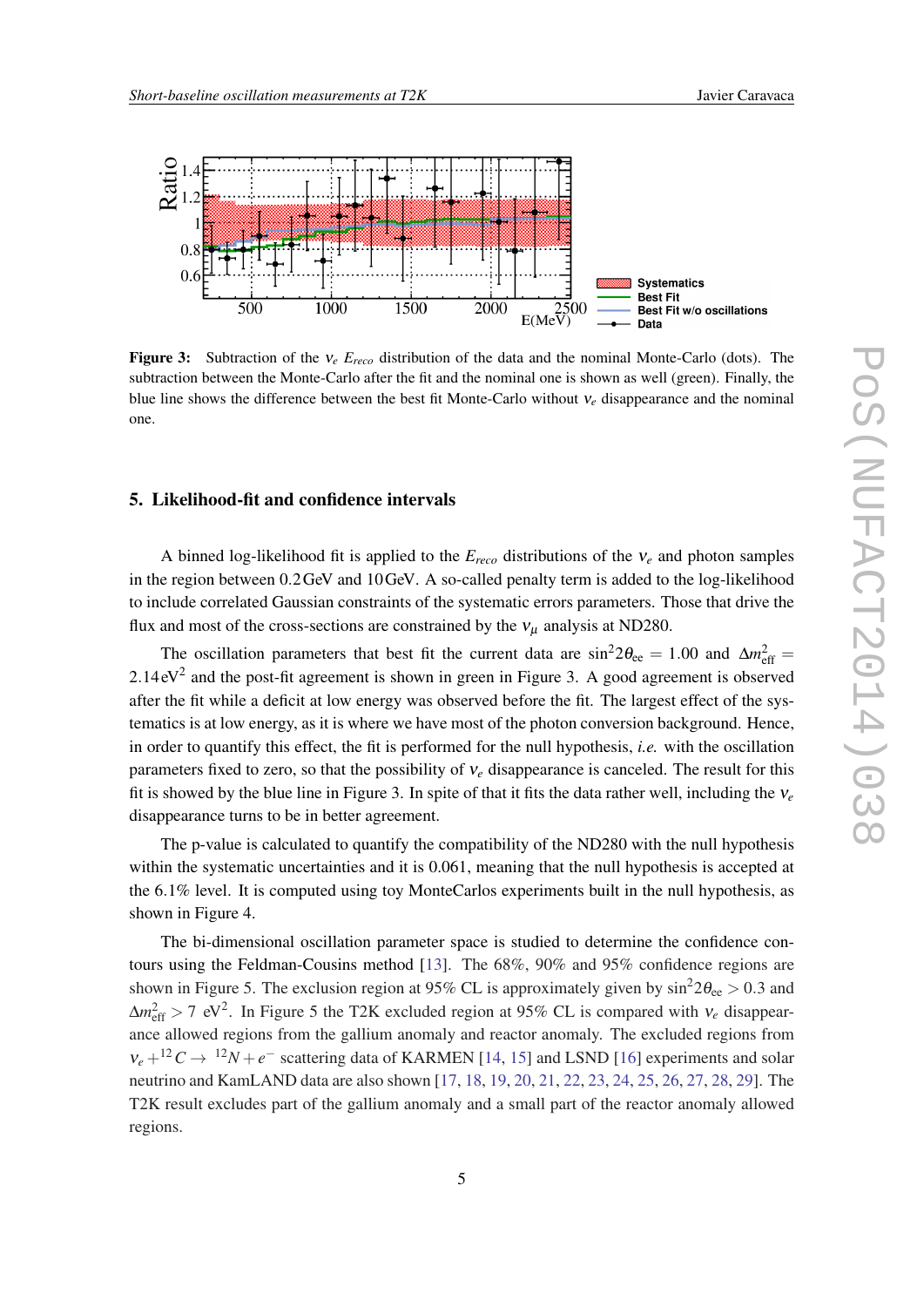

**Figure 4:** p-value for the null hypothesis. The distribution corresponds to the  $\chi^2$  values of 5000 toy Monte-Carlos in the null hypothesis. They red dotted line correspond to the 90%CL  $\chi^2$  critical value calculated using the toy experiments and the blue one corresponds to the  $\chi^2$  value given by the fit on the real data.



Figure 5: Confidence contours shown for ND280 at difference confidence levels (left) and for the 95%CL for ND280 in comparison with the reactor and gallium anomalies, ν*<sup>e</sup>* cross sections measurements in Carbon by KARMEN and LSND, the solar neutrino analysis and the combined fit of all the experiments except ND280 (right).

#### 6. Sensitivity of nuPRISM for ν*<sup>e</sup>* appearance

The nuPRISM idea is a new concept in the neutrino field. It consists of a long cylindric water Cerenkov detector located at a short distance from a beam neutrino source (typically 1km), being able to scan different off-axis angles and hence, different neutrino energy spectra [\[30](#page-7-0)]. This feature is specially interesting for sterile neutrinos as it opens the possibility of studying the anomalies as a function of the neutrino energy in an unique experiment. The current prediction is set for the JPARC neutrino beam with the a of 4m inner radius located at 1km distance from the proton target.

The sensitivity of such a detector to the appearance of  $v_e$  in a  $v_u$  beam in the minimal 3+1 model sterile neutrino model has been calculated. The oscillation probability is given by the following expression:

$$
P_{e\mu} \equiv P(v_{\mu} \to v_{e}) = P(v_{e} \to v_{\mu}) = 4|U_{e4}|^{2}|U_{\mu 4}|^{2}\sin^{2}\left(1.27 \Delta m_{\text{eff}}^{2}[eV^{2}]\frac{L[m]}{E[\text{MeV}]}\right) \tag{6.1}
$$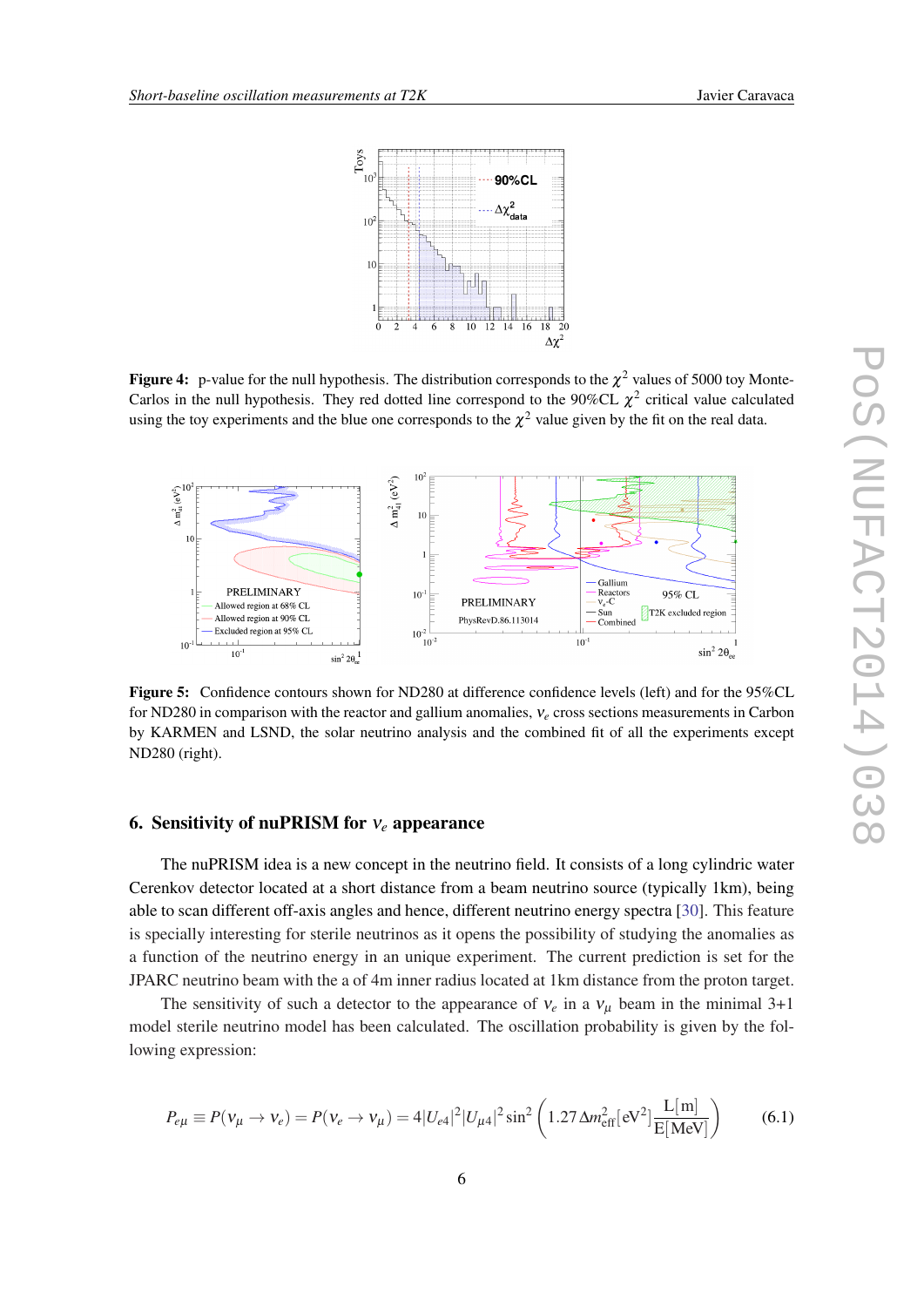<span id="page-6-0"></span>

Figure 6: Sensitivity at the 90%CL of nuPRISM for an exposure of  $4.6 \times 10^{20}$  protons on target

For  $4.6 \times 10^{20}$  proton on target (expected exposure after the 2018 T2K beam upgrade) the expected exclusion region for the 90%CL covers the MiniBooNE anomaly [\[32](#page-7-0)] as shown in Figure 6. The analysis considers the flux and cross-section systematics in a very conservative way. No data driven constraints (from ND280) are utilized to decrease the size of the uncertainties and much more data is expected during the HyperKamiokande ([\[31](#page-7-0)]) era, so large room for future improvements exists. nuPRISM predictions are already very promising.

#### 7. Summary

The ND280 detector is sensitive to neutrino mass differences of  $\sim$  2 eV<sup>2</sup> and the  $v_e$  disappearance channel has been studied for an exposure of  $5.9 \times 10^{20}$  protons on target. This is possible due to the development of a selection of ν*<sup>e</sup>* CC events with a good purity and the inclusion of the constraints for the flux and cross-section systematics provided by a  $v_{\mu}$  analysis. A photon conversion control sample helps to reduce the low energy dominant systematic error. The p-value to the null hypothesis is 0.061 and the exclusion region at 95% CL is approximately given by  $\sin^2 2\theta_{ee} > 0.3$ and  $\Delta m_{\text{eff}}^2 > 7 \text{ eV}^2$ .

Furthermore, the nuPRISM concept has been presented and the sensitivity to the ν*<sup>e</sup>* appearance channel has been worked out. A very conservative analysis approach produces a 90% exclusion region that completely encloses the MiniBooNE anomaly.

#### **References**

- [1] Z. Maki and M. Nakagawa and S. Sakata, Prog. Theor. Phys. **28**, 870 (1962).
- [2] J. N. Abdurashitov et al. (SAGE collaboration), Phys. Rev. C 59, 2246 (1999).
- [3] J. N. Abdurashitov et al. (SAGE collaboration), Phys. Rev. C 73, 045805 (2006).